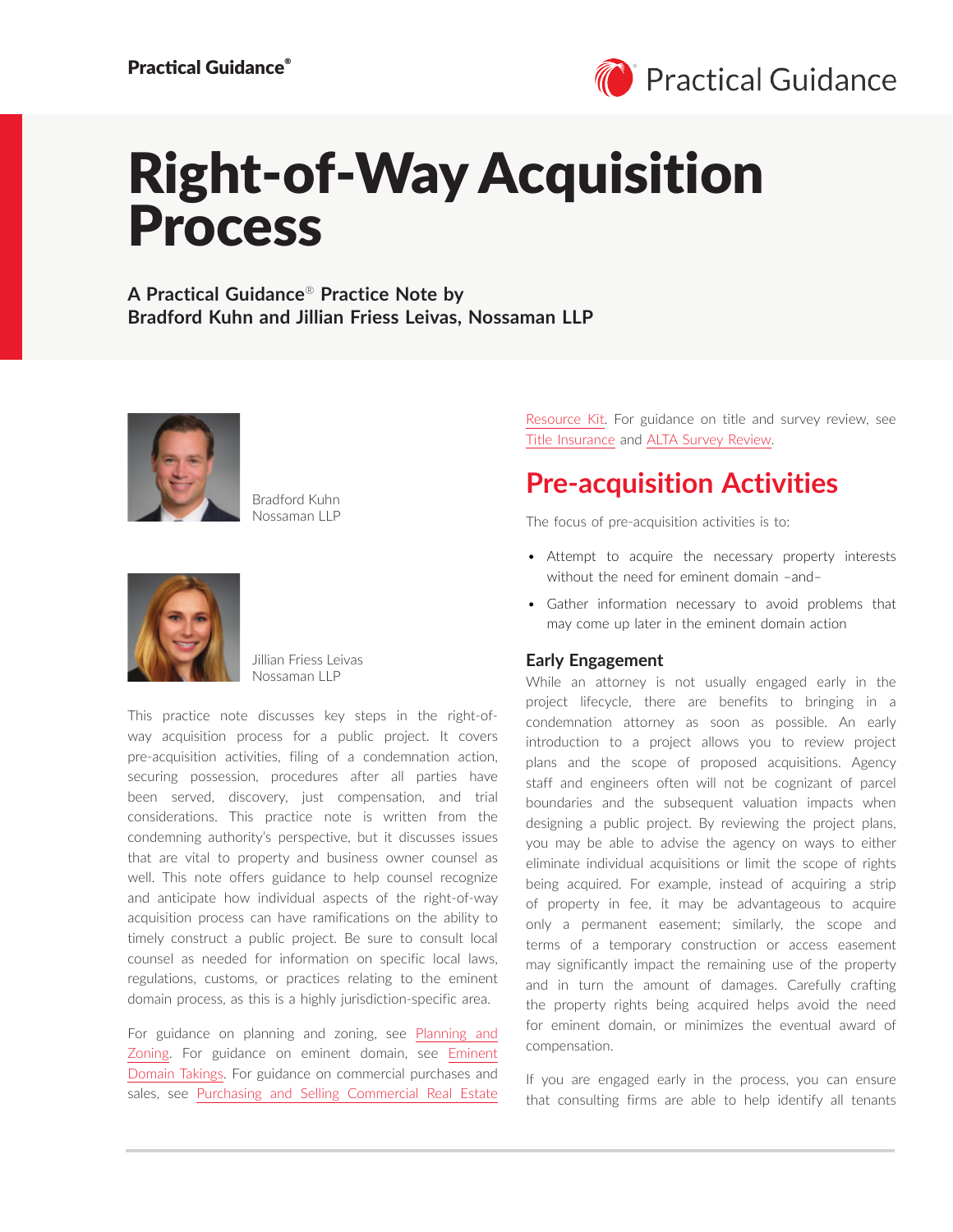on a property, including business name, any dbas, and business owner information. Acquiring this information in advance helps with clearing any title encumbrances, naming defendants in the eminent domain complaint, and serving occupants with the motion for possession.

### **Preliminary Property Involvement**

Once specific property is identified as necessary for a project, a notice of intent to appraise provides the property owner with notice that the agency will be conducting an appraisal and allows the property owner an opportunity to accompany the appraiser. Generally, you will not be part of this process, but if you are involved (even at a high level), you can direct the agency or right-of-way agents to begin collecting necessary information at this on-site visit.

The appraisal that is prepared will serve as the basis for the agency's formal written offer, in an amount no less than the appraised value, to purchase the property at issue. Depending on the sophistication of the agency in dealing with eminent domain, you may want to review the appraisal to ensure it satisfies all statutory requirements. For agencies with extensive eminent domain experience and wellqualified right-of-way agents, this may not be necessary; however, errors in the appraisal could lead to a potential challenge to the agency's right to take the property, thereby delaying the construction of the public project. At this time, the agency will also inform the property owner that they are entitled to up to a \$5,000 reimbursement if they wish to obtain their own appraisal of the property. Again, depending on the experience of the agency, you may need to oversee that the formal written offer contains all of the required components, such as the appraisal reimbursement information.

When there are very small-scale acquisitions, the costs to the agency to prepare its own appraisal, reimburse a separate appraisal, and engage legal counsel can often well exceed the fair market value of the small acquisitions. In this case, it is often best to see if the acquisition can be avoided altogether by adjusting the project alignment or by engaging in early acquisition negotiations that aim to acquire the property before counsel is actively engaged. This is an example of why advising your agency clients to involve you early on in the process is beneficial in saving them both time and money.

After the formal offer, the agency must engage in good faith negotiations and allow a reasonable time following the offer before commencing legal proceedings. Failure to do so may give opposing counsel grounds to dispute the agency's right to take or challenge a subsequent motion for possession.

To comply with the above procedures, the agency should consider retaining an outside acquisition agent and/ or relocation consultant familiar with public acquisition and eminent domain procedures. The assistance of such consultants generally aides in negotiations with the property owners, assures compliance with proper procedures so as to avoid potential problems if eminent domain is later sought, and often results in a settlement without litigation. Moreover, because these consultants are not attorneys, the property owners are less inclined to bring in counsel early, thus, maximizing the possibility of an amicable resolution.

### **Resolution of Necessity**

Adopting a Resolution of Necessity (RON) by the agency's board or council is the formal approval to proceed with an eminent domain lawsuit. While most agencies require the adoption of a RON prior to commencing eminent domain proceedings, not all entities with the power of eminent domain require such a resolution. Depending on the condemning entity, a RON may not be required under the law.

Prior to the adoption of a RON, the agency should ensure environmental review (i.e., California Environmental Quality Act or National Environmental Policy Act) for the public project is complete. (Details on the environmental requirements are beyond the scope of this practice note.)

Additionally, written notice of the RON hearing must be sent to the property owner with sufficient time to allow the property owner to respond to the notice before the hearing. Depending on the jurisdiction, there may be certain rules on where to mail the notice. The notice must be sent to the property owner listed on the county's last equalized tax assessment roll. However, if the agency is aware of a different address for a property owner (or if it is known that there are multiple owners), mailing notices of the hearing to those additional addresses can help head off arguments from property owners about insufficient notice. It also ensures that the RON can be heard at the desired meeting.

At the meeting, counsel for the agency may discuss with the board or council during closed session to inform them of the purpose of the RON and why negotiations were not successful. It is helpful for you to remind the board members that the purpose of the RON hearing is not to discuss compensation to the property owners, but rather to make a determination that:

- The public interest and necessity require the project
- The project is planned or located in the manner that will be most compatible with the greatest public good and least private injury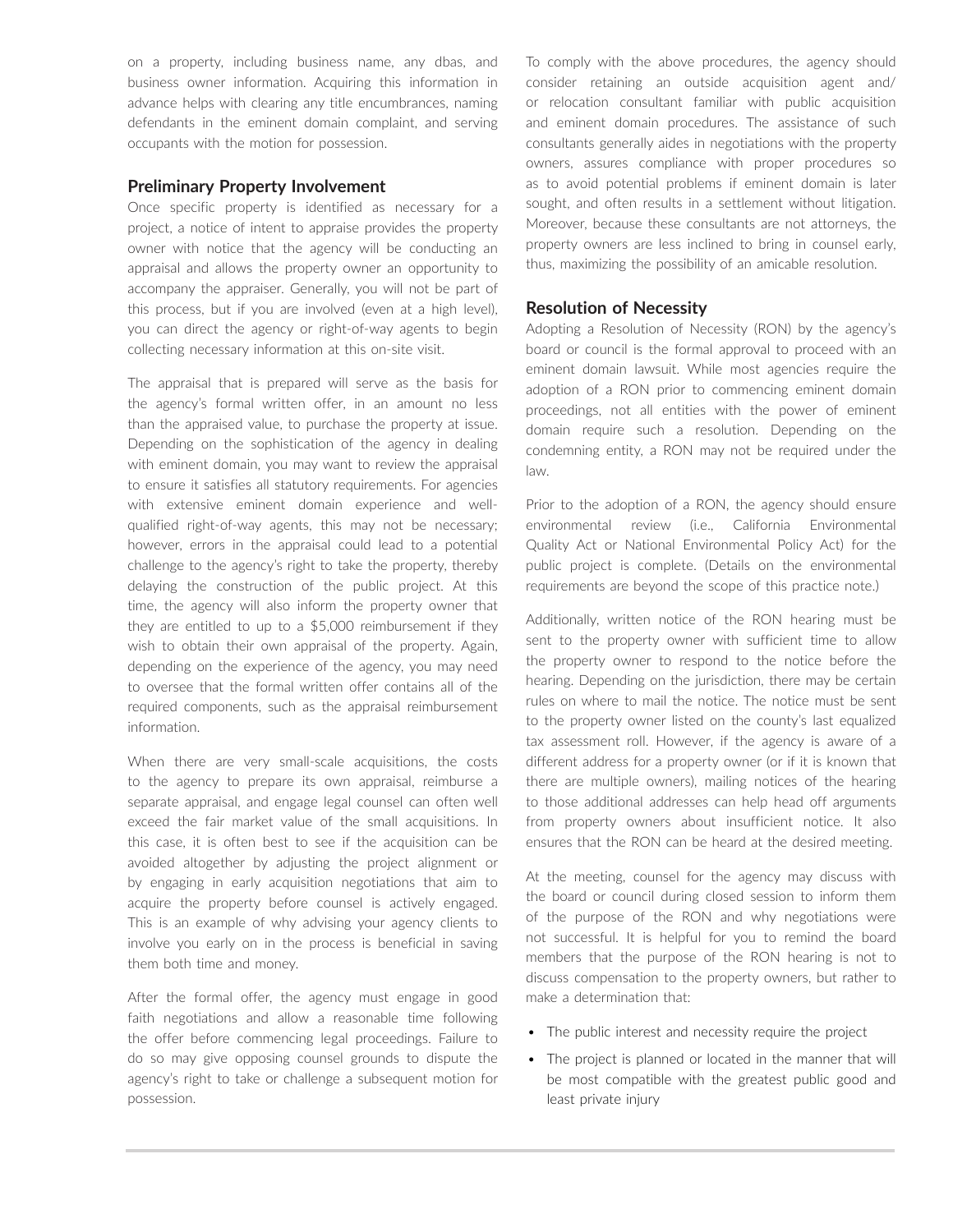- The property sought to be acquired is necessary for the project –and–
- The precondemnation offer has been made to the owner of record

Compensation will be determined later through the eminent domain litigation.

Staff or counsel will then give a presentation on the RON during the public meeting and the board will vote to adopt the RON. The RON, identifying the property interests to be acquired, becomes a key exhibit to the eminent domain complaint.

# **Filing of Condemnation Action**

Initiating the eminent domain action requires identifying all potential defendants, addressing title encumbrances, and filing and serving the complaint and other initial pleadings.

### **Title Review**

In preparing the complaint, you should review a title report to determine any interest holders in the property that need to be named as defendants. Depending on the type of acquisition (full or partial), some interest holders may not need to be named as interested parties. For example, if the agency only acquires an easement on a portion of the property, you may not need to name other easement holders where the easements are not in conflict.

You should work with the title company to ensure all interest holders are addressed or accounted for. Sometimes there may be a very old interest on the property and the interest holder is either deceased or is a company that has dissolved or merged. In order to identify a successor in interest or an individual with authority, you may need to conduct independent research to identify the current status of an interest holder and an address for service of process. It is a good practice to run the status of an interest holder by the title company if you intend to add or amend a party to the matter. If an interest holder cannot be located after diligent efforts, you may need to prepare and submit an application to serve the party via publication. Applications for service by publication and the publication process itself can take two months or more. Then, waiting the required amount of time for the defendant to appear and likely taking a default also draws out this process. If the party served via publication is a fee owner, a motion for possession generally cannot be granted until service is complete. Early title review and investigation identifies any un-locatable defendants and allows you to factor in and inform the client about potential delays.

It is also crucial that you work with the outside consultants or that you conduct investigations to identify any tenants on the property. Depending on the acquisition, you may need to name tenants in the complaint, and they will likely not be listed on a title report. If you were engaged early in the process, it makes collecting information on tenants much easier and avoids delays.

Beyond the purposes of the initial title review, you should order a litigation guarantee from a title company because it transfers liability to the issuer for errors of omitted information regarding title to real property. Further, you should request an updated litigation guarantee from the title company after the lis pendens has been recorded. This will allow you to ensure that (1) the recorded lis pendens is appearing on title and (2) that no new interests have appeared on title since your preliminary review. Should there be new interests, you should file a DOE amendment to name the newly identified interest holder in the complaint.

### **Deposit**

The preliminary appraisal serves as the basis for the amount of just compensation that should be placed on deposit with the state treasurer or superior court (depending on jurisdiction). The date of deposit generally establishes the date of value for the eminent domain action.

You should work with the agency to ensure a deposit check in the correct amount is timely issued to the state treasurer or court. The treasurer or court should provide you with a receipt that will then be used in the initial pleadings, such as the motion for possession.

### **Pleadings**

Once the defendants have been identified, you will prepare the complaint and other supporting pleadings. After the complaint is filed and receives a judicial assignment, the other initial pleadings should be filed. These generally include a notice of deposit, summary basis of appraisal, a notice of pendency of action, and sometimes a notice of motion for prejudgment possession. The pendency of action, or lis pendens, also needs to be recorded and it serves to limit any subsequent interest holders from making a claim in the action, as they are placed on record notice of the pending eminent domain action. Working with your agency client to obtain the preliminary appraisal, written offer, and other supporting documents, like the legal descriptions and plat maps, earlier in the process allows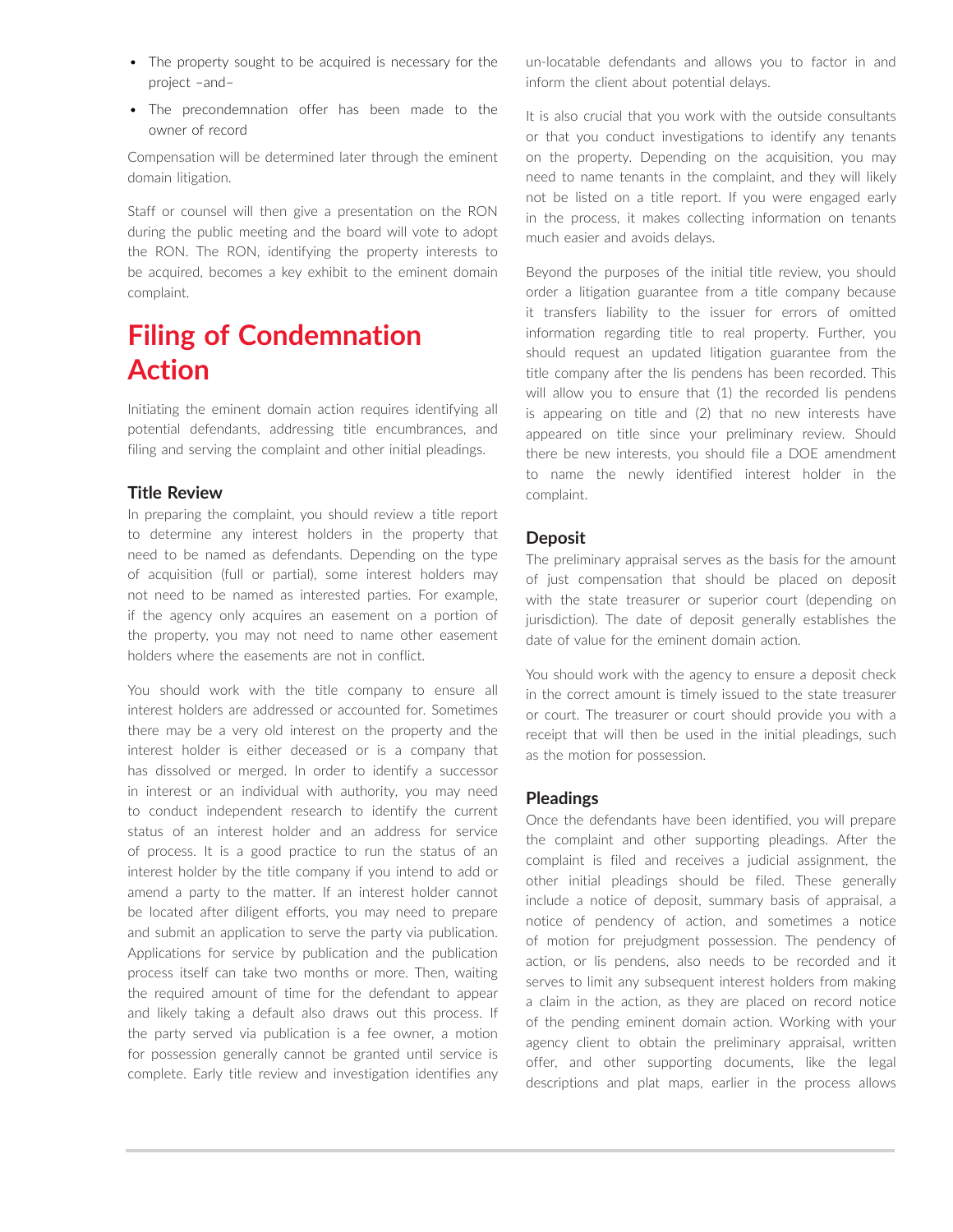you to prepare the initial pleadings so that you can file them immediately after you receive a judicial assignment. When possession of the property is needed promptly for construction, preparing the motion for possession in advance can save your client time.

Once you have court-conformed copies of the complaint and other initial pleadings, you will prepare a service package and coordinate with the process server. Serving the complaint and the initial pleadings as one package minimizes costs for your client. The information discovered in your independent title research can often be useful in identifying agents for service of process and appropriate service addresses.

### **Securing Possession**

Obtaining prejudgment possession of the property can be crucial to maintaining a project construction schedule. Advanced planning ensures that the motion is adequately noticed and is likely to be granted, provided the substantive requirements are met.

### **Notice and Timing**

Adequate notice of the motion for possession and hearing must be given to the property owner and all occupants. When scheduling a motion for possession hearing, it is important that you contemplate how many owners or occupants need to be served and if any of them will be difficult to locate. This is another example of how advanced planning and investigation can minimize delays and problems. While it is often important to obtain possession as soon as possible for construction schedules, if inadequate notice is provided, owners and occupants may have grounds to challenge the motion for possession.

In some states, such as California, one key consideration in determining timing is whether or not the property is occupied. For unoccupied property (i.e., vacant land), the required notice periods are much shorter (60 days versus 90 days).

### **The Motion**

In order to secure possession of property for a public project while the eminent domain action is still pending, you will be required to file a motion for prejudgment possession, a declaration(s) in support that demonstrates the agency's need for prejudgment possession, and a proposed order. The required standards vary by jurisdiction, but generally the court may grant the motion if the court finds that:

• The agency is entitled to take the property by eminent domain

- The plaintiff has made a proper deposit of the agency's appraised value of the property with either the court or the state treasurer –and–
- If an opposition was filed, that:
	- o There is an overriding need for the public agency to possess the property prior to final judgment –and–
	- o The hardship the agency would suffer if possession is denied would outweigh any hardship the defendant would suffer by granting possession

If the motion is granted, you will need to obtain the signed order and prepare, file, and serve a notice of ruling of the order. Only after the order is served on the last owner or occupant does the final countdown towards possession begin (California orders become effective 30 days after service for occupied property and 10 days for unoccupied property).

### **Procedures after All Parties Have Been Served**

The summons requires an answer to the complaint to be filed by a defendant within 30 days of service. In order to facilitate negotiations, you may find it beneficial to grant a defendant an additional 30 to 45 days to respond to the complaint. However, if the timing of possession is crucial, be careful to distinguish that an extension of time to respond to the complaint is not an extension of the time to challenge the motion for prejudgment possession.

A party may alternatively file a disclaimer, disclaiming any interest in the property. Often times you can prepare the disclaimer on behalf of a defendant and then file the signed document to expedite the resolution of that defendant's interest. This frequently occurs when there is an old deed of trust on the property that had been previously been paid off, but never removed from title. Working with the financial institution to file the disclaimer helps to clear title of that interest.

If a party fails to timely file either an answer or a disclaimer, you will then seek entry of default of the party.

An answer may raise challenges to the right to take as well as set forth the various items of compensation to which the party claims entitlement. Typical claims raised in the answer can include the following:

- Fair market value of real estate and fixtures and equipment
- Severance damages, in the event of a partial acquisition
- Challenges to the agency's right to take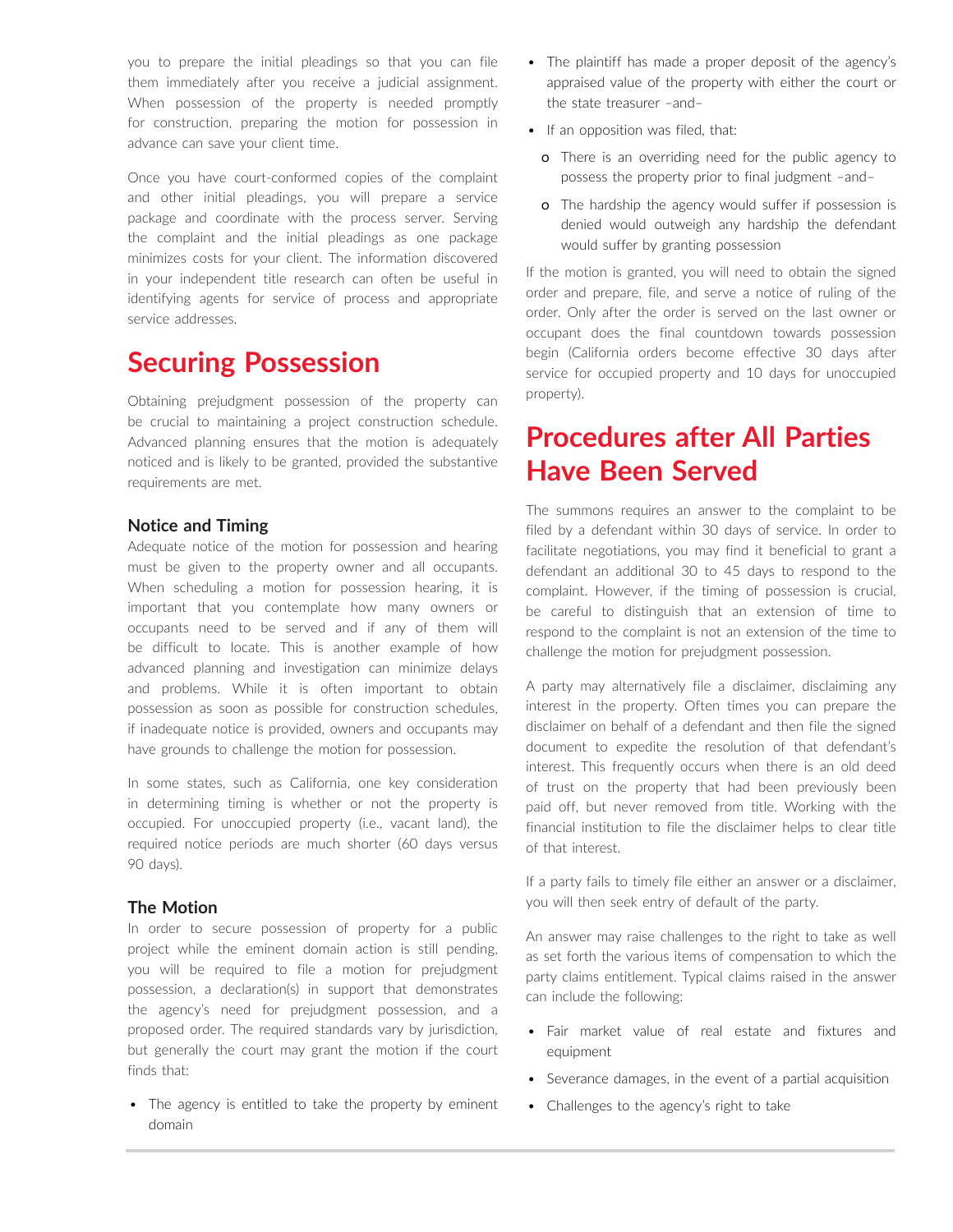- Contamination and required remediation, and their impact on fair market value of the property
- Apportionment, including both fixtures and equipment and claims for leasehold bonus value
- Compensability of items claimed to be improvements pertaining to realty (fixtures and equipment)
- Loss of business goodwill, including increased operating costs
- Precondemnation damages
- Inventory or crop losses

### **Discovery**

In eminent domain matters, discovery consists of both regular discovery requests and expert discovery.

### **Regular Discovery**

When propounding discovery, you should consider the claims asserted by defendants in the answer and craft your requests based on those claims. For example, if there is a business on the property and the defendant claims loss of business goodwill, you need to seek out information about the business, its operations, its financials, the impacts it has experienced, whether it needs to relocate or not, and so forth. Likewise, if a property owner asserts damages based on the project interfering with their development plans, you should inquire into the status of the development plans, efforts to seek entitlements or permits, whether other similar properties in the area are developing, and so on.

### **Expert Discovery**

The exchange of expert appraisals is typically set at 90 days before trial and generally occurs prior to mediation. When selecting experts for trial, it is important not only to consider the technical ability of the appraiser, but also their ability to testify effectively. Valuation issues are convoluted and often difficult for juries to grasp. The appraiser must not only appear credible and trustworthy to a jury, but be able to synthesize and convey the necessary information in an understandable way.

Following the exchange of appraisals, but before mediation, depositions of the parties' respective expert witnesses are taken to investigate the basis of their opinions.

### **Just Compensation**

In eminent domain law, there is a constitutional mandate for the payment of just compensation. This is generally understood to be the fair market value of the property being acquired, based on its highest and best use in the reasonably near future. Further, while a judge may decide issues of law, the determination of the amount of compensation falls with the jury. Outside of the payment for the property interests acquired, there are other compensable rights and valuation issues.

#### **Severance Damages**

When there is a partial taking (meaning only a part of the property is condemned), the remainder property may be eligible for severance damages. Severance damages may be awarded if the partial taking and subsequent public project diminish the value of the portion not taken. They are measured by the diminution in the market value of the remaining portion. Any compensation for such damage will be offset by any benefit to the remainder. While benefits can be used to offset severance damages, in many jurisdictions they cannot be used to offset the compensation owed for the taking itself.

### **Business Goodwill**

While not a constitutional component of eminent domain just compensation, statutorily provided grounds exist in some jurisdictions to compensate a business owner impacted by an agency's acquisitions. Goodwill is an intangible aspect of a business and is often considered to be the benefits that accrue to a business as a result of its location, reputation for dependability, skill, or quality, and any other circumstances resulting in probable retention of old or acquisition of new patronage. In order to be compensated for a loss of business goodwill, a business owner will generally need to establish that there was business goodwill in the before condition (before the project and condemnation) and that there was a loss of goodwill in the after condition.

### **Common Valuation Problems**

Every acquisition is unique, and a variety of valuation issues can arise. Additional issues to be cognizant of, beyond those mentioned above, include:

- Furniture, fixtures, and equipment
- Inventory and personal property
- Leaseholds
- Temporary takings –and–
- Date of value

When an acquisition presents a unique scenario, you need to be prepared to advise your client of the valuation issues and to hire additional experts to opine on such issues, if warranted.